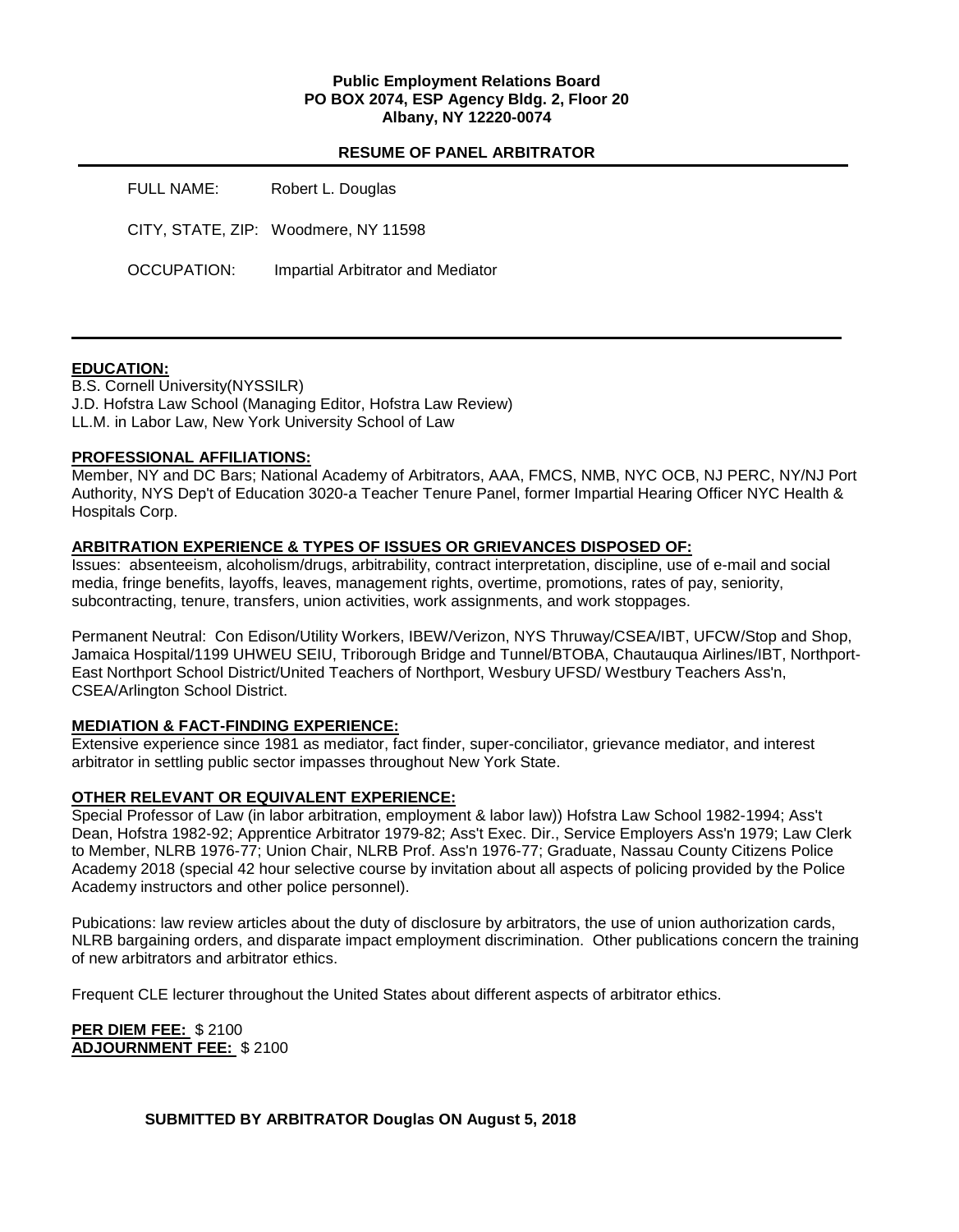#### **Public Employment Relations Board PO BOX 2074, ESP Agency Bldg. 2, Floor 20 Albany, NY 12220-0074**

## **BILLING DISCLOSURE STATEMENT**

ARBITRATOR'S NAME: Robert L. Douglas

The following is a description of my fees and expenses:

A) HEARING TIME.

(1) My per diem is \$2100 for each day or any part thereof spent hearing a case.

(2) If a hearing day exceeds 9 hours, I charge:

 $\Box$ a second full per diem  $\Box$  x a prorated per diem

 $\Box$ no additional charge  $\Box$ other (describe) :

(3) Additional comments:

B) STUDY TIME.

- (1) I charge \$2100 for each day spent in preparation of the opinion and award.
- (2) This charge may be prorated for partial days devoted to such preparation.

(3) Additional comments: For study time a minimum of one full per diem will be charged. Thereafter study time will be prorated by one-half days devoted to such preparation.

## C) TRAVEL TIME AND EXPENSES.

(1) When travel time plus hearing time exceeds hours in a calendar day:

x Not applicable (no additional charge)

 $\Box$  I charge as follows (describe):

(2) I charge for actual, travel-related expenses incurred in connection with the case  $xYES \Box NO$ .

Where appropriate, a mileage charge for auto travel will be billed at:

 $x$  Prevailing IRS rate  $\Box$  Other (describe):

(3) When the scheduled hearing day(s) requires an overnight stay:

There is no charge, other than for lodging and subsistence.

xI charge as follows (describe): Usually one-half per diem plus expenses.

(4) Additional Comments: